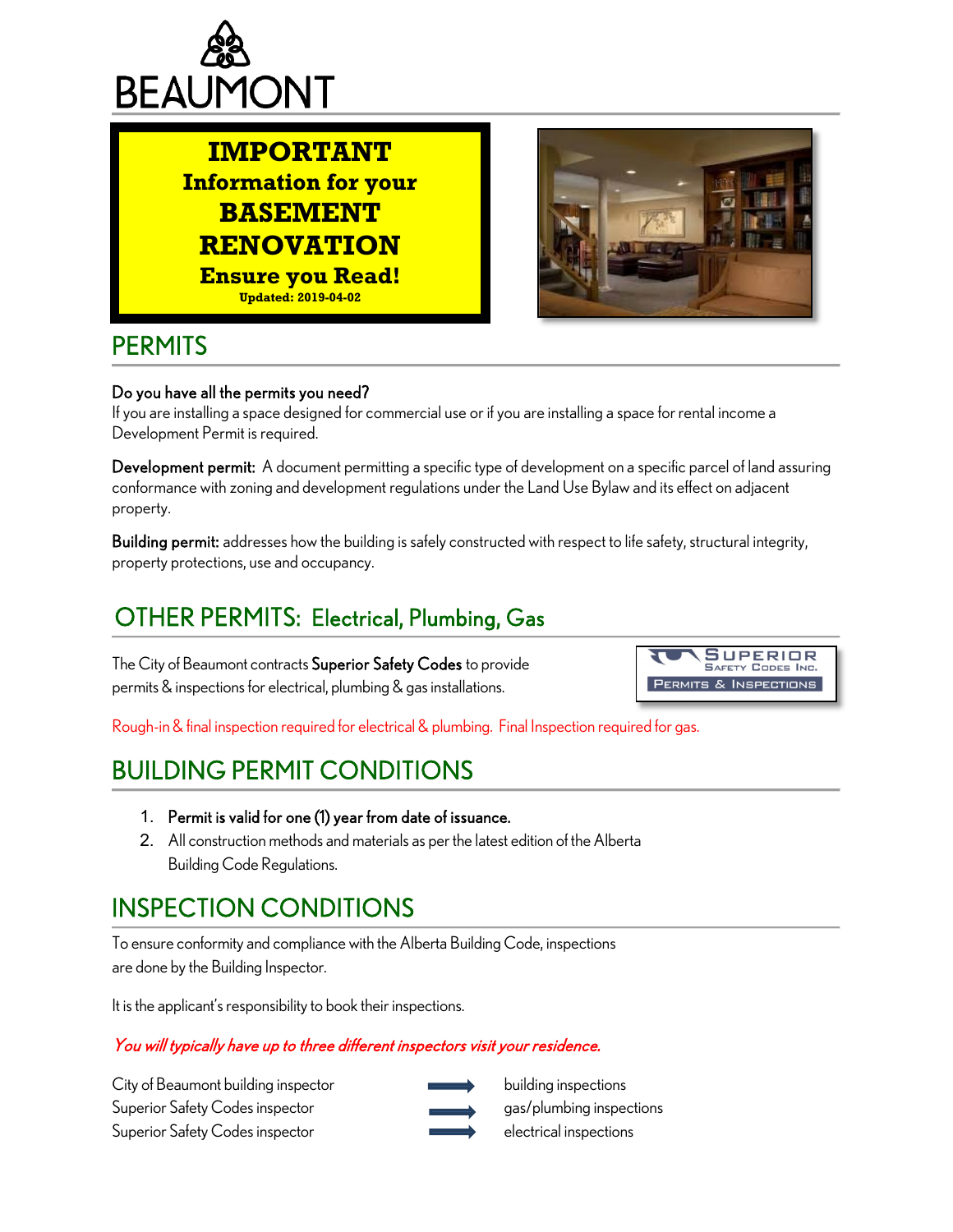#### STAGE ONE INSPECTION: FRAMING / INSUALTION (PRIOR TO DRYWALL)

OBTAIN A BUILDING PERMIT FROM CITY OFFICE BEFORE CONSTRUCTION BEGINS

- HODTAIN A BUILDII<br>1 Framing complete
- Electrical rough-in complete
	- $\Box$  all wire and boxes installed and visible
	- $\square$  main service installed
	- $\Box$  bonding and grounding complete
	- $\square$  book your Electrical inspection with Superior Safety Codes. Call 780-489-4777.
- $\square$  Plumbing rough-in below grade or above grade complete (prior to covering)
- $\Box$  all drain or sewer lines installed
- $\square$  all drain lines installed
- $\Box$  all vent stacks installed
- $\Box$  all water lines installed
- □ book your Plumbing inspection with Superior Safety Codes. Call 780-489-4777.
- $\Box$  Install your insulation and vapor barrier
- $\Box$  Book your Framing / Insulation inspection with the City's inspections department.
- Call 780-929-1363.

ֺ

## STAGE TWO INSPECTION: FINAL (PRIOR TO OCCUPANCY)

- $\Box$  Hand rails in place
- $\square$  Smoke alarms / carbon monoxide detectors installed
- $\square$  Electrical ready for final inspection
	- $\square$  all load devices and switches installed and operational
	- $\square$  smoke detectors installed
	- $\square$  panel labeled
	- □ book your final Electrical inspection with Superior Safety Codes. Call 780-489-4777.
- $\square$  Plumbing ready for final inspection
	- $\square$  all fixtures installed and operational
	- □ book your final Plumbing inspection with Superior Safety Codes. Call 780-489-4777.
- $\Box$  Gas ready for final inspection
	- $\Box$  all gas piping installed
	- $\square$  pressure test completed
	- $\square$  gas meter hung
	- $\square$  appliances firing
	- □ book your final Gas inspection with Superior Safety Codes. Call 780-489-4777.
- $\square$  Flooring, ceiling and doors installation complete
- Drywall and paint complete
- $\Box$  Interior finishing complete

 $\Box$  Other items required to complete your space. This list is general in nature and will not apply to all renovations. Please refer to your Plan Examination Report and your Site Inspection Report for specific details related to your renovation.

Book your Final Building inspection with the City's inspections department. Call 780-929-1363.

After inspection a Site Inspection Report will be EMAILED to the Permit Holder.